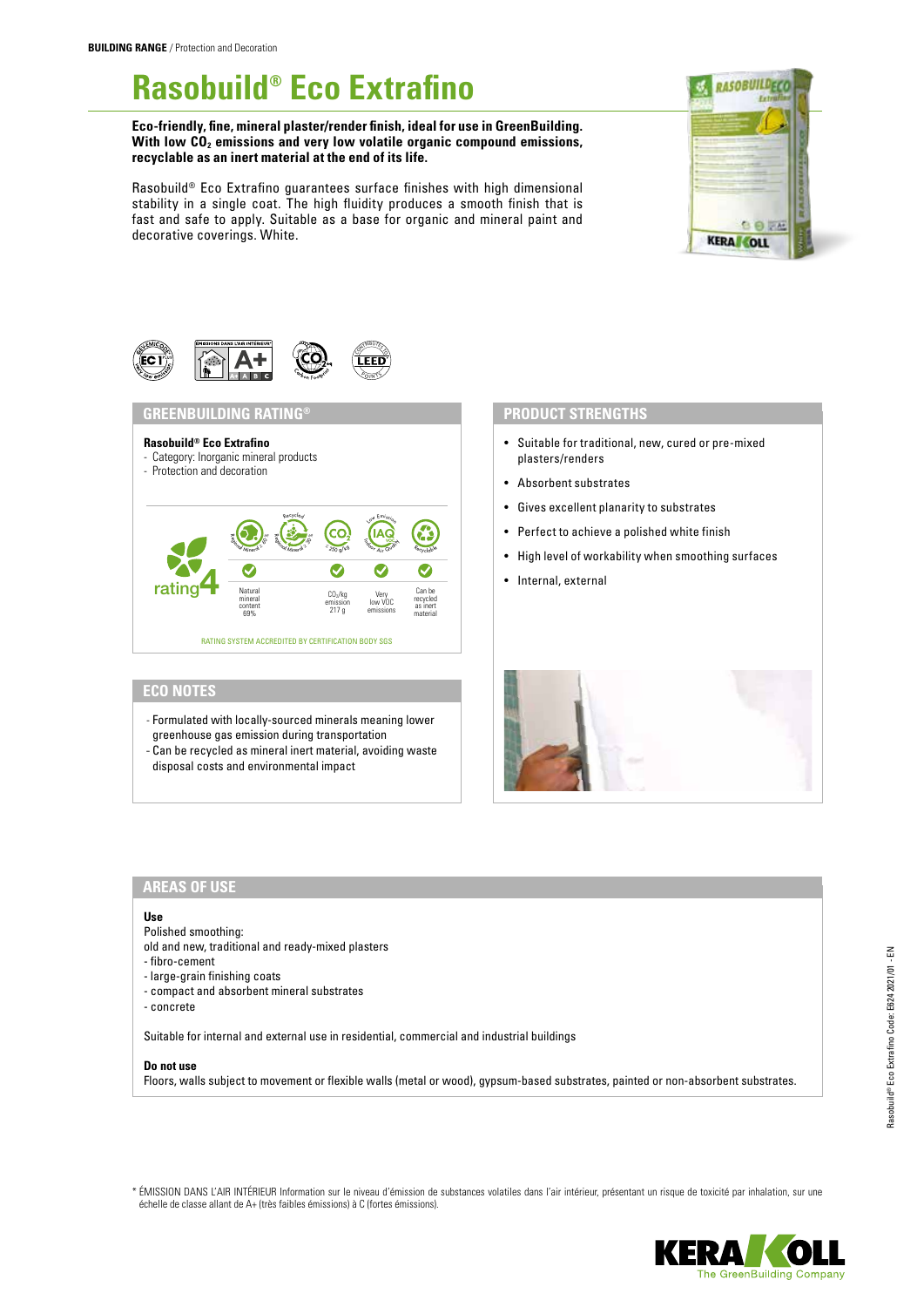# **INSTRUCTIONS FOR USE**

### **Preparation of substrates**

The substrate must be compact, dry and clean, i.e. free from dust and grease. Any loose or imperfectly anchored parts such as residual cement slurry, previous paint coatings, adhesive layers or parting compound residues must be removed using the appropriate methods. Wait for patchwork and restored sections on the substrate to cure before smoothing. Always scratch new plaster coats before smoothing.

#### **Preparation**

Prepare Rasobuild® Eco Extrafino in a clean container, first of all pouring in a quantity of water equal to approximately ¾ of that which will be required. Gradually add Rasobuild® Eco Extrafino to the container, mixing the paste from the bottom upwards with a low-rev (≈ 400/min) helicoidal agitator. Add more water until the desired consistency is obtained. The mixture must be of smooth consistency and without any lumps.

#### **Application**

Apply an initial coat of the product to the suitably prepared and damped substrate using a smooth spreader. Press down hard to ensure adhesion and to force the air out of the pores. Then apply the next coats until the required thickness is obtained.

#### **Cleaning**

Rasobuild® Eco Extrafino can be removed from tools and surfaces by washing them using water before the product hardens.

#### **SPECIAL NOTES**

**Gypsum and plasterboard walls:** before finishing gypsum-based or plasterboard substrates, eco-friendly Rasobuild® Eco Consolidante surface insulation must be applied to saturation point.

**Heterogeneous supports:** finish in advance with Rasobuild® Eco Fino, inserting Rinforzo V 50 reinforcing mesh to give a perfectly even surface.

**Flaking supports:** strengthen flaking or loose supports with Rasobuild® Eco Consolidante.

#### **ABSTRACT**

Polished finishing of plaster surfaces will be carried out using extra-fine, eco-friendly white mineral finishing plaster, GreenBuilding *Rating® 4, such as Rasobuild® Eco Extrafino by Kerakoll Spa, in two coats. Coverage will be ≈ 1.1 kg/m<sup>2</sup> per mm of thickness. The substrate must be perfectly clean, compact and dimensionally stable.*

# **TECHNICAL DATA COMPLIANT WITH KERAKOLL QUALITY STANDARD**

| Appearance                             | white pre-mixed                                                                             |                                                                                                                                                                                    |
|----------------------------------------|---------------------------------------------------------------------------------------------|------------------------------------------------------------------------------------------------------------------------------------------------------------------------------------|
| Apparent volumetric mass               | $\approx$ 1.06 kg/dm <sup>3</sup>                                                           | UEAtc/CSTB 2435                                                                                                                                                                    |
| Mineralogical nature of inert material | crystalline carbonate                                                                       |                                                                                                                                                                                    |
| Grading                                | $\approx 0-250$ µm                                                                          |                                                                                                                                                                                    |
| Shelf life                             | $\approx$ 12 months from production in the original sealed packaging, protect from humidity |                                                                                                                                                                                    |
| Pack                                   | 20 kg bags                                                                                  |                                                                                                                                                                                    |
| Mixing water                           | $\approx$ 9 l / 1 x 20 kg bag                                                               |                                                                                                                                                                                    |
| Specific weight of the mixture         | $\approx$ 1.65 kg/dm <sup>3</sup>                                                           | IINI 7121                                                                                                                                                                          |
| pH of the mixture                      | >12                                                                                         |                                                                                                                                                                                    |
| Pot life                               | $\geq 4$ hrs                                                                                |                                                                                                                                                                                    |
| Temperature range for application      | from $+5 °C$ to $+35 °C$                                                                    |                                                                                                                                                                                    |
| Max thickness                          | 2 mm                                                                                        |                                                                                                                                                                                    |
| Waiting time before:                   |                                                                                             |                                                                                                                                                                                    |
| - painting                             | $\approx$ 3 – 7 days                                                                        |                                                                                                                                                                                    |
| - application of wallpaper             | $\approx$ 3 – 7 days                                                                        |                                                                                                                                                                                    |
| Coverage                               | $\approx$ 1.1 kg/m <sup>2</sup> per mm of thickness                                         |                                                                                                                                                                                    |
| substrate.                             |                                                                                             | Values taken at +20 °C, 65% R.H. and no ventilation. Data may vary depending on specific conditions at the building site, i.e.temperature, ventilation and absorbency level of the |